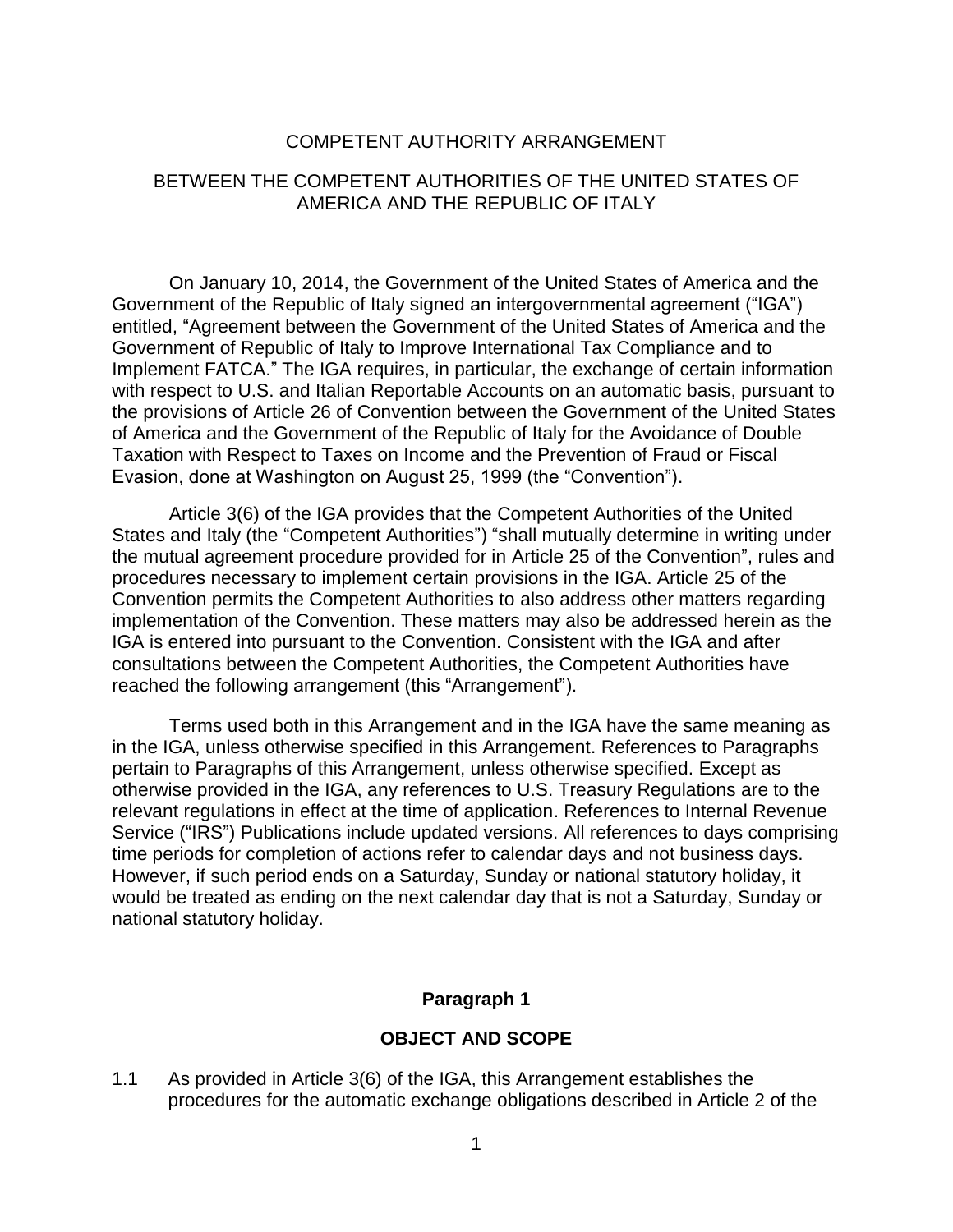IGA and for the exchange of information reported under Article 4(1)(b) of the IGA. Information to be exchanged pursuant to Articles 2 and 4(1)(b) of the IGA includes information provided:

- 1.1.1 by a Reporting Italian Financial Institution,
- 1.1.2 by each of the following Non-Reporting Italian Financial Institutions that would be treated as a deemed-compliant FFI under Annex II of the IGA for purposes of section 1471 of the U.S. Internal Revenue Code (a "Paragraph 1.1.2 Financial Institution"):

- Local Financial Institutions, as described in Section II(i) of Annex II of the IGA; or

- Certain Collective Investment Vehicles, as described in Section II(ii) of Annex II of the IGA; or

- 1.1.3 by a Reporting U.S. Financial Institution.
- 1.2 An Italian Financial Institution that would otherwise qualify as a Paragraph 1.1.2 Financial Institution, and thus as a Non-Reporting Italian Financial Institution under Article 1(1)(q) of the IGA, but does not satisfy one or more applicable requirements in Annex II or the relevant U.S. Treasury Regulations is a Reporting Italian Financial Institution under Article 1(1)(o) of the IGA.
- 1.3 As provided in Article 3(6) of the IGA, this Arrangement prescribes rules and procedures as may be necessary to implement Article 5 of the IGA.
- 1.4 As permitted by Article 25 of the Convention, this Arrangement addresses other matters concerning implementation of the IGA, including: registration, confidentiality and data safeguards, costs, consultation and modification, and publication of this Arrangement.

# **Paragraph 2**

## **REGISTRATION OF ITALIAN FINANCIAL INSTITUTIONS**

2.1 In General: The Competent Authorities note that, under Article 4(1)(c) and Annex II of the IGA, a Reporting Italian Financial Institution or Paragraph 1.1.2 Financial Institution would be treated as compliant with, and not subject to withholding under, section 1471 of the U.S. Internal Revenue Code if the Reporting Italian Financial Institution or Paragraph 1.1.2 Financial Institution (or, as applicable, its sponsor or trustee), among other requirements, complies with the applicable registration requirements on the FATCA registration website. The Competent Authorities also note the IRS intends to issue a unique Global Intermediary Identification Number ("GIIN") to each Reporting Italian Financial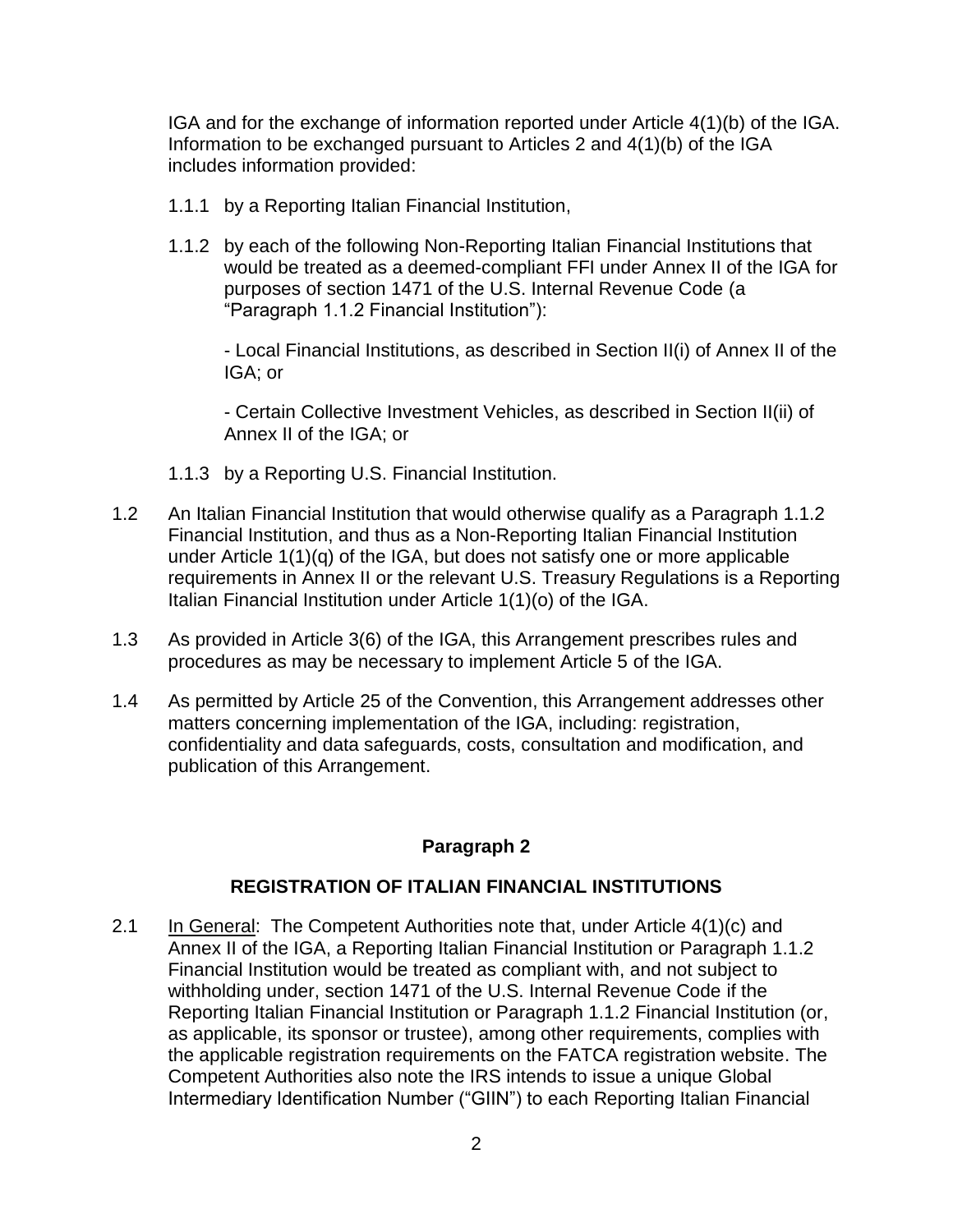Institution and Paragraph 1.1.2 Financial Institution that successfully completes the FATCA registration requirements.

- 2.2 Inclusion of Italian Financial Institutions on IRS FFI List: The IRS intends to include on the "IRS FFI list" (as defined in section 1.1471-1(b)(73) of the U.S. Treasury Regulations) the name and GIIN of each Italian Financial Institution issued a GIIN by the FATCA Registration System. Pursuant to Article 5(2)(b) of the IGA and Paragraph 4.3.2.2, however, a registered Italian Financial Institution would be removed from the IRS FFI list if an issue of significant non-compliance is not resolved within a period of eighteen (18) months.
- 2.3 Exchange of Registration Information: The U.S. Competent Authority intends to provide the Italian Competent Authority annually with the information necessary to identify each registered Italian Financial Institution included on the IRS FFI list.

## **Paragraph 3**

### **TIME AND MANNER OF EXCHANGE OF INFORMATION**

- 3.1 Automatic Exchange within Nine (9) Months: Consistent with Articles 3(5) and 3(6) of the IGA, the Competent Authorities intend to exchange automatically the information described in Articles 2 and 4(1)(b) of the IGA within nine (9) months after the end of the calendar year to which the information relates.
- 3.2 Format:
	- 3.2.1 Information Described in Articles 2(2) and 4(1)(b) of the IGA: The FATCA XML Schema, as reflected in the FATCA XML Schema User Guide (IRS Publication 5124), and the FATCA Metadata XML Schema, as reflected in the FATCA Metadata XML Schema User Guide (IRS Publication 5188), posted on IRS.gov are intended to be used as the format for the exchange of information described in Articles 2(2) and 4(1)(b) of the IGA. The FATCA XML Schema User Guide (IRS Publication 5124) and the FATCA Metadata XML Schema User Guide (IRS Publication 5188) describe the structure of the schemata and include data dictionaries with summaries of the relevant data elements.
	- 3.2.2 Notices: The U.S. Competent Authority intends to use the schemata described in the FATCA XML Schema User Guide (IRS Publication 5124), FATCA Metadata XML Schema User Guide (IRS Publication 5188), and FATCA Reports ICMM Notification XML Schema User Guide (IRS Publication 5216) posted on IRS.gov as the format for providing notices pursuant to this Arrangement.
	- 3.2.3 Schema Changes: The IRS intends to post any changes to the schemata applicable to a particular calendar year on http://www.irs.gov/FATCA as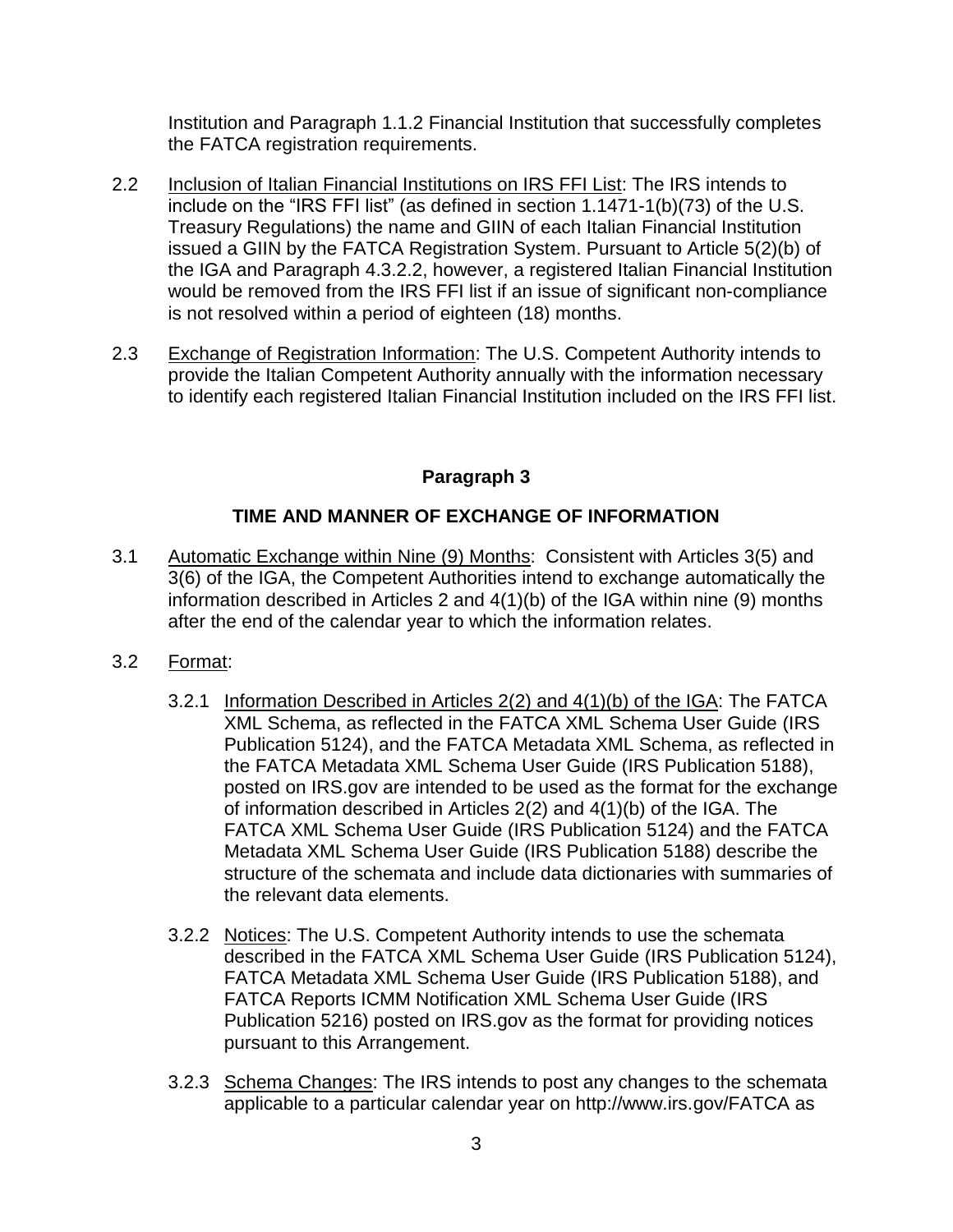soon as possible. When feasible, IRS intends to provide notice of such changes prior to posting. The Competent Authorities anticipate a collaborative process concerning schemata changes.

### 3.3 Information Transmission:

- 3.3.1 Method: The Competent Authorities intend to use the International Data Exchange Service ("IDES"), as reflected in the FATCA IDES User Guide (IRS Publication 5190) and the FATCA Metadata XML Schema User Guide (IRS Publication 5188) posted on IRS.gov, for all exchange of information, including notices described in Paragraph 4.3, pursuant to the IGA.
	- 3.3.1.1 Use of Regional Router for Transmission: The Italian Competent Authority may elect to use a regional router (e.g. the European Union's "Speed 2") to transmit information to, and download information from, IDES where the U.S. Competent Authority has approved that regional router in writing for compliance with specified standards, including encryption and internet transmission protocols. This election should be made in writing and delivered to the U.S. Competent Authority prior to transmitting information via the regional router to IDES or downloading information from IDES via the regional router.
	- 3.3.1.2 Use of IDES as a Data Collection Tool: The Italian Competent Authority may elect to use IDES as a Model 1 Option 2 ("M1O2") data collection tool for its information exchange pursuant to the IGA. The procedures and methodology for using IDES in this manner are described in greater detail in the FATCA IDES User Guide (IRS Publication 5190). The M1O2 election should be made in writing and delivered to the U.S. Competent Authority prior to the uploading or downloading of information to or from IDES by a Reporting Italian Financial Institution or by or on behalf of Paragraph 1.1.2 Financial Institution.
	- 3.3.1.3 Consistency: The Competent Authorities intend that an election described in Paragraph 3.3.1.1 or 3.3.1.2 would be applied consistently to all information uploaded or downloaded from the time of the election, unless such election is properly revoked consistent with Paragraph 3.3.1.4.
	- 3.3.1.4 Revocation of Election: The Italian Competent Authority may revoke an election described in Paragraph 3.3.1.1 or 3.3.1.2 following consultation with, and written notice to, the U.S. Competent Authority.
- 3.3.2 When Information is Exchanged: Information described in Articles 2(2) and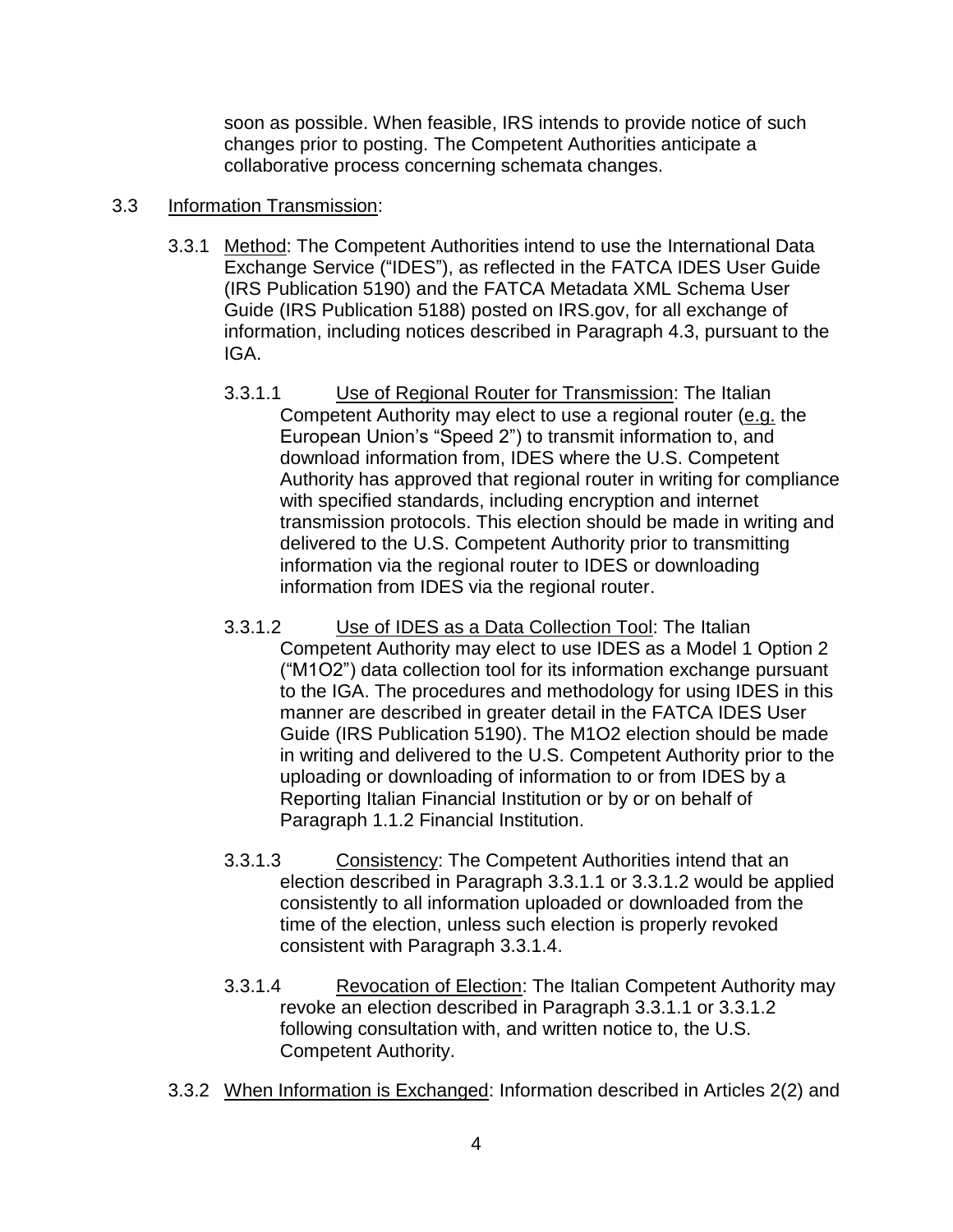4(1)(b) of the IGA would be considered exchanged at the time of receipt specified in Paragraph 3.3.4. *See* Paragraph 5.2 concerning each Competent Authority's responsibility for maintaining confidentiality and other protections with respect to exchanged information.

- 3.3.3 Feedback and Consultation: The Competent Authorities understand that feedback with regard to data quality and usability is an important element of the exchange process and they may consult with each other as provided in Paragraph 7.2 about data error or transmission problems inadequately addressed through standard notification processes over IDES.
- 3.3.4 Time of Receipt: Except as described below, information transmitted via IDES by the Italian Competent Authority would be considered provided to, and received by, the U.S. Competent Authority on the date the information is successfully uploaded onto IDES. Except as described below, information transmitted by the U.S. Competent Authority via IDES would be considered provided to, and received by, the Italian Competent Authority on the date the information is available for downloading from IDES.
	- 3.3.4.1 Regional Router: If the Italian Competent Authority elects the use of a regional router for information transmission via IDES, information the regional router transmits would be considered provided to, and received by, the U.S. Competent Authority on the date it is successfully uploaded from the router to IDES, and information transmitted by the U.S. Competent Authority would be considered provided to, and received by, the Italian Competent Authority on the date it is available for downloading to the router from IDES.
	- 3.3.4.2 M1O2 Data Collection Tool: If the Italian Competent Authority elects to use IDES as an M1O2 data collection tool, information would be considered provided to, and received by, the U.S. Competent Authority on the date the Italian Competent Authority approves and therefore releases the information on IDES to the U.S. Competent Authority, and information transmitted by the U.S. Competent Authority would be considered provided to, and received by, the Italian Competent Authority on the date it is available for downloading from IDES. *See* FATCA IDES User Guide (IRS Publication 5190).
- 3.4 Notification of File Processing Success or Failure:
	- 3.4.1. Notification of File Processing Success: Within fifteen (15) days of successfully receiving a file containing the information described in Articles 2(2) and 4(1)(b) of the IGA in the time and manner described in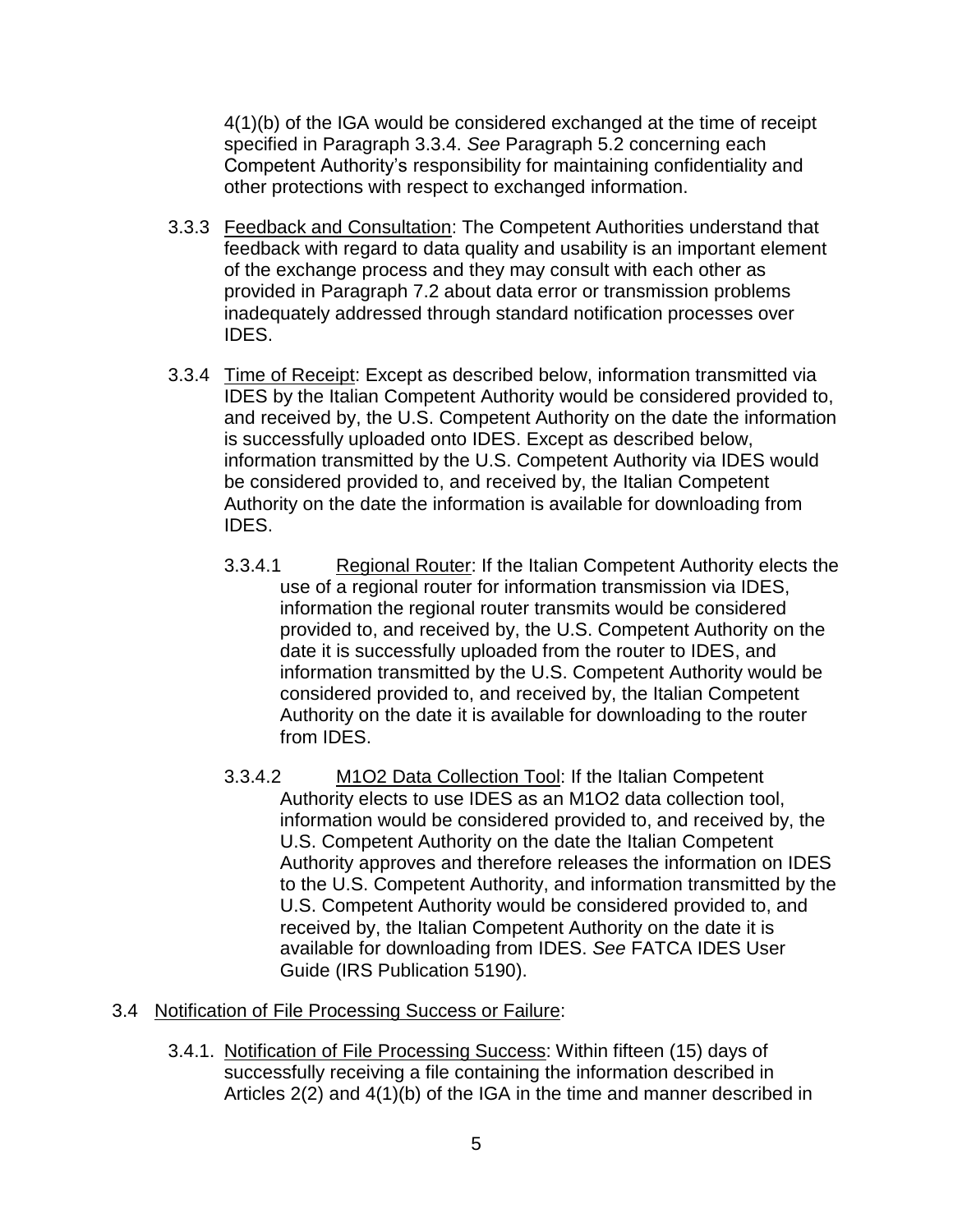Article 3(5) of the IGA and in Paragraph 3, the Competent Authority receiving the file (the "receiving Competent Authority") should provide notice of such successful receipt to the Competent Authority providing the file (the "providing Competent Authority"). The U.S. Competent Authority expects to generate such notification automatically through the International Compliance Management Model ("ICMM") and transmit it via IDES. The notice need not express the receiving Competent Authority's view about the adequacy of the information received or whether the receiving Competent Authority believes that the providing Competent Authority should take measures pursuant to Article 5 of the IGA to obtain corrected or complete information.

- 3.4.2. Notification of File Processing Failure: Within fifteen (15) days of receiving a file containing information that cannot be processed, the receiving Competent Authority should provide notice of such processing failure to the providing Competent Authority. The U.S. Competent Authority expects to generate such notification automatically through the ICMM and transmit it via IDES.
- 3.4.3 ICMM: A description of, and additional information regarding, ICMM, including the (i) FATCA Reports ICMM Notifications User Guide (IRS Publication 5189), and (ii) FATCA Reports ICMM Notification XML Schema User Guide (IRS Publication 5216), can be found on IRS.gov.
- 3.5 Transliteration: Any information the Italian Competent Authority exchanges that is reported in a non-Latin domestic alphabet or literation is expected be transliterated pursuant to Italian domestic procedures or rules aligned with international standards for transliteration (for example as specified in ISO 8859) into the Latin alphabet. The Italian Competent Authority may send designatory data (*e.g.*, name or address) both in its domestic alphabet or literation and separately in the Latin alphabet within each account record if it so chooses. The Italian Competent Authority should also be prepared to transliterate the information it receives from the U.S. Competent Authority from the Latin alphabet to any non-Latin domestic alphabet or literation it uses or accepts.

## **Paragraph 4**

## **REMEDIATION AND ENFORCEMENT**

4.1 In General: The U.S. Competent Authority and the Italian Competent Authority should each seek to ensure that all of the information specified in Articles 2(2) and 4(1)(b) of the IGA has been identified and reported to the U.S. Competent Authority and the Italian Competent Authority, as applicable, so that such information is available to be exchanged in the time and manner described in Article 3(5) of the IGA and in Paragraph 3.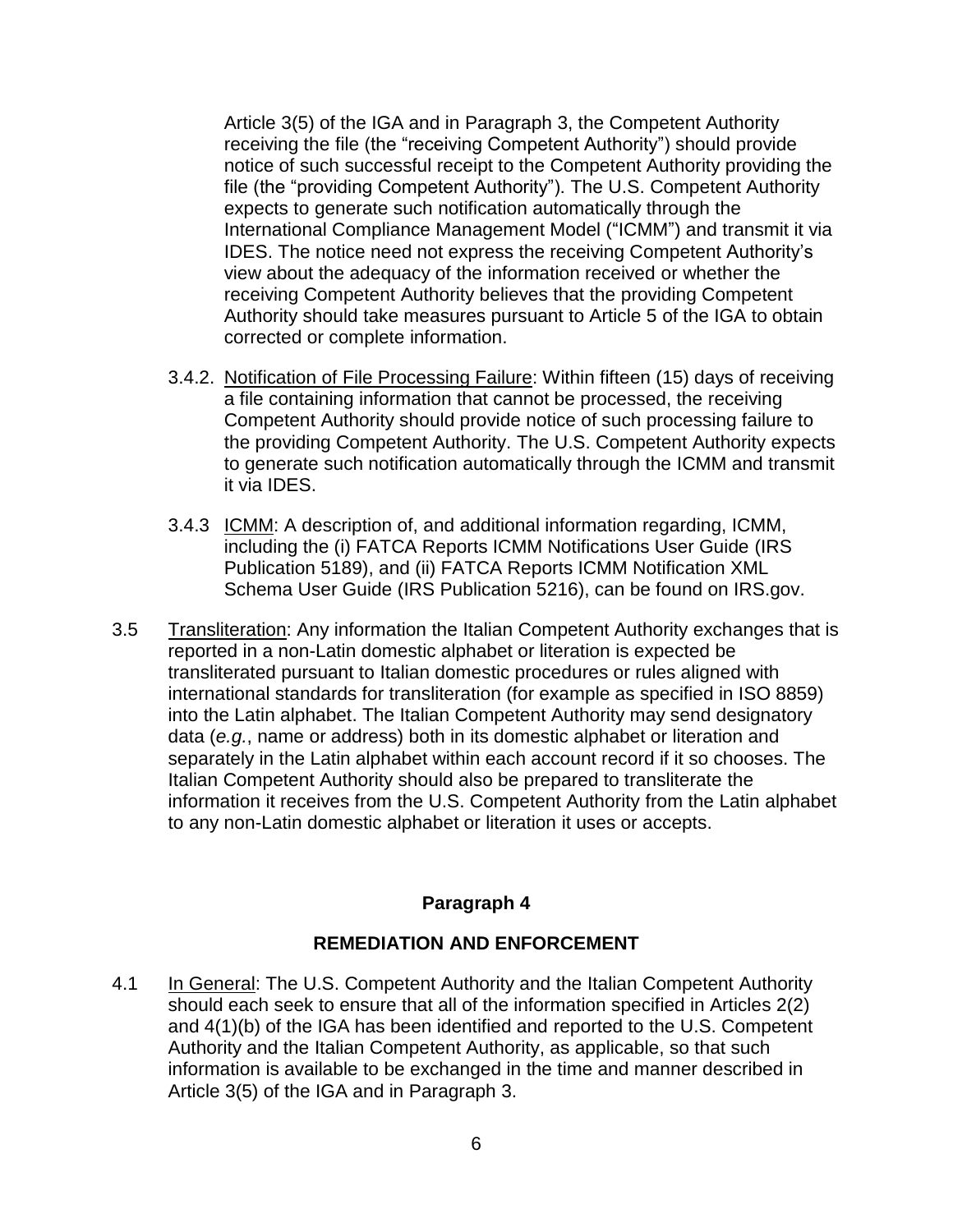- 4.2 Categories of Non-Compliance: Non-compliance with the IGA may be administrative or minor in nature, or may constitute significant non-compliance.
	- 4.2.1 Significant Non-Compliance: Under Article 5(2) of the IGA, the receiving Competent Authority has the discretion to determine whether there is significant non-compliance with the obligations to obtain and exchange information described in Articles 2(2) and 4(1)(b) of the IGA with respect to a Reporting Financial Institution in the other jurisdiction. The U.S. Competent Authority also has the discretion to determine significant non-compliance based on failure to satisfy due diligence, reporting, withholding and other obligations with respect to a Reporting Italian Financial Institution. The receiving Competent Authority may determine that certain failures constitute significant non-compliance with respect to a Reporting Financial Institution regardless of whether the failure is attributable to the providing Competent Authority or the Reporting Financial Institution. Examples of significant non-compliance are set forth in Paragraphs 4.2.1.1 through 4.2.1.3.
		- 4.2.1.1 Reporting Failures: The U.S. Competent Authority may find significant non-compliance based on a failure by a Reporting Italian Financial Institution to report information on U.S. Reportable Accounts, as specified in Article 4(1)(a) of the IGA, or on 2015 and 2016 payments to Nonparticipating Financial Institutions, as specified in Article 4(1)(b) of the IGA.
		- 4.2.1.2 Failure to Timely Correct: Failure by a Reporting Financial Institution to correct administrative or other minor errors may, in the discretion of the receiving Competent Authority, lead to a determination of significant non-compliance. The Competent Authorities expect, however, that in the ordinary course a determination of such significant non-compliance would not occur until at least 120 days after the notice specified in Paragraph 4.3.1 is provided to, and received by, the providing Competent Authority (per Paragraph 3.3.4).
		- 4.2.1.3 Other Non-compliance Under the IGA: The U.S. Competent Authority may make a determination of significant non-compliance with respect to a Reporting Italian Financial Institution to the extent it does not meet the conditions set forth in Article 4 of the IGA, including by failing to (i) withhold on any U.S. Source Withholdable Payment made to any Nonparticipating Financial Institution to the extent required under Article 4(1)(d) of the IGA; (ii) provide to any immediate payor of a U.S. Source Withholdable Payment the information required for withholding and reporting on any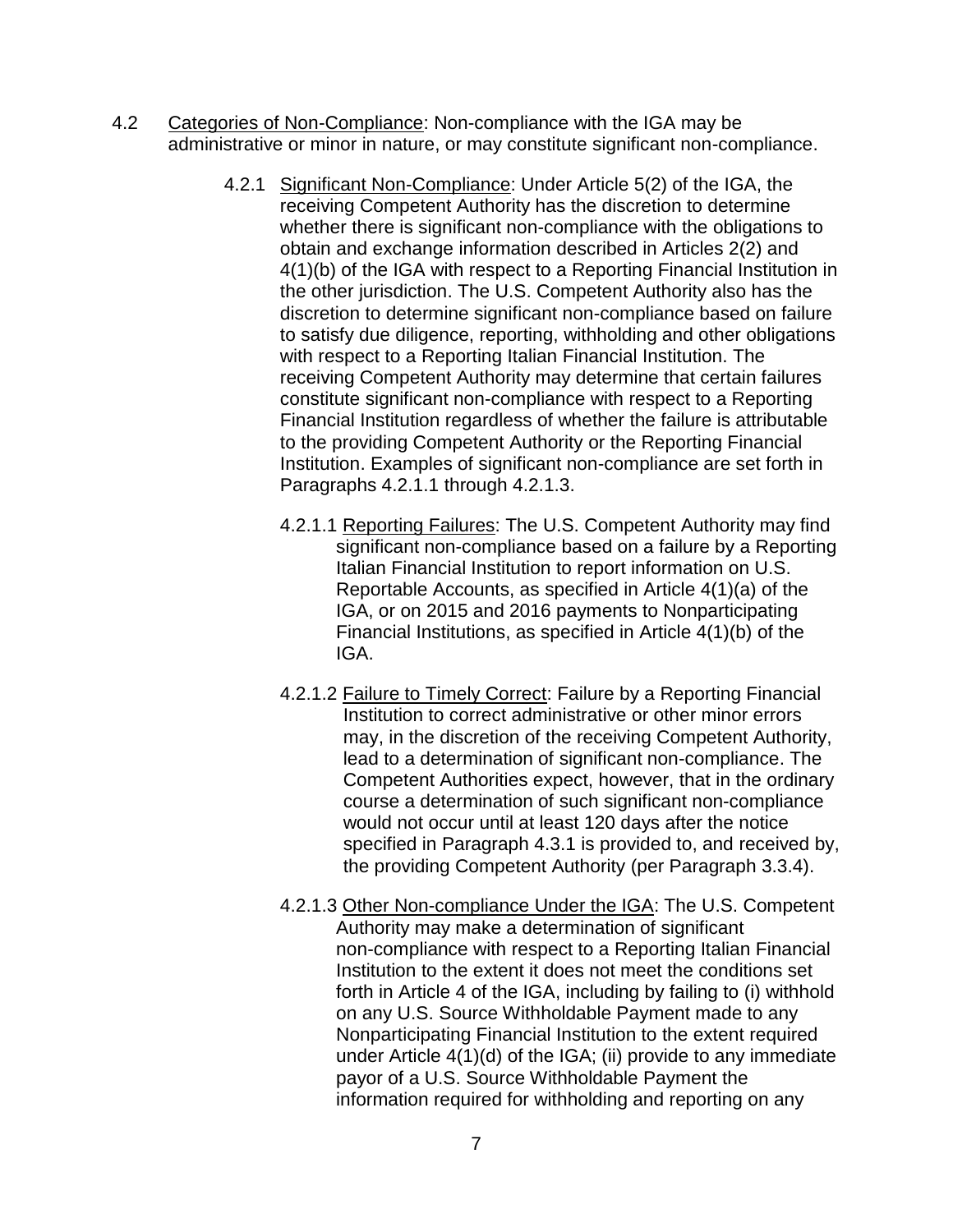such payment to a Nonparticipating Financial Institution to the extent required under Article 4(1)(e) of the IGA; and (iii) comply with Article 4(5) of the IGA with respect to Related Entities and branches that are Nonparticipating Financial Institutions. Lack of compliance with other conditions set forth in Article 4, such as compliance with applicable registration requirements, may also lead to a determination of significant non-compliance with regard to a Reporting Italian Financial Institution.

- 4.2.1.4 Consultation: In the ordinary course, the Competent Authorities anticipate consultation prior to a determination of significant non-compliance.
- 4.2.2 Administrative or Other Minor Errors: Under Article 5(1) of the IGA, administrative and other minor errors include incorrect or incomplete reporting of information described under Articles 2(2) and 4(1)(b) of the IGA or other errors that result in infringements of the IGA.
	- 4.2.2.1 Self-initiated Reporting Changes: In the event a providing Competent Authority receives a notice from a Reporting Financial Institution or a Paragraph 1.1.2 Financial Institution regarding an omission or other error in an exchanged report, the report should be amended. The providing Competent Authority should forward any amended reports to the receiving Competent Authority as soon as practicable.
- 4.3 Notification Procedures: To address non-compliance, the receiving Competent Authority would notify the providing Competent Authority pursuant to Article 5 of the IGA. The notification procedures would differ depending upon whether the receiving Competent Authority seeks to address administrative or other minor errors or significant non-compliance.
	- 4.3.1 Procedures for Administrative or Other Minor Errors: As provided in Article 5(1) of the IGA, the receiving Competent Authority would notify the providing Competent Authority when the receiving Competent Authority has reason to believe that administrative errors or other minor errors may have led to incorrect or incomplete information reporting or result in other infringements of the IGA. The providing Competent Authority would then apply its domestic law (including applicable penalties) to obtain complete and correct information or to resolve other minor or administrative infringements of the IGA and exchange such information with the receiving Competent Authority.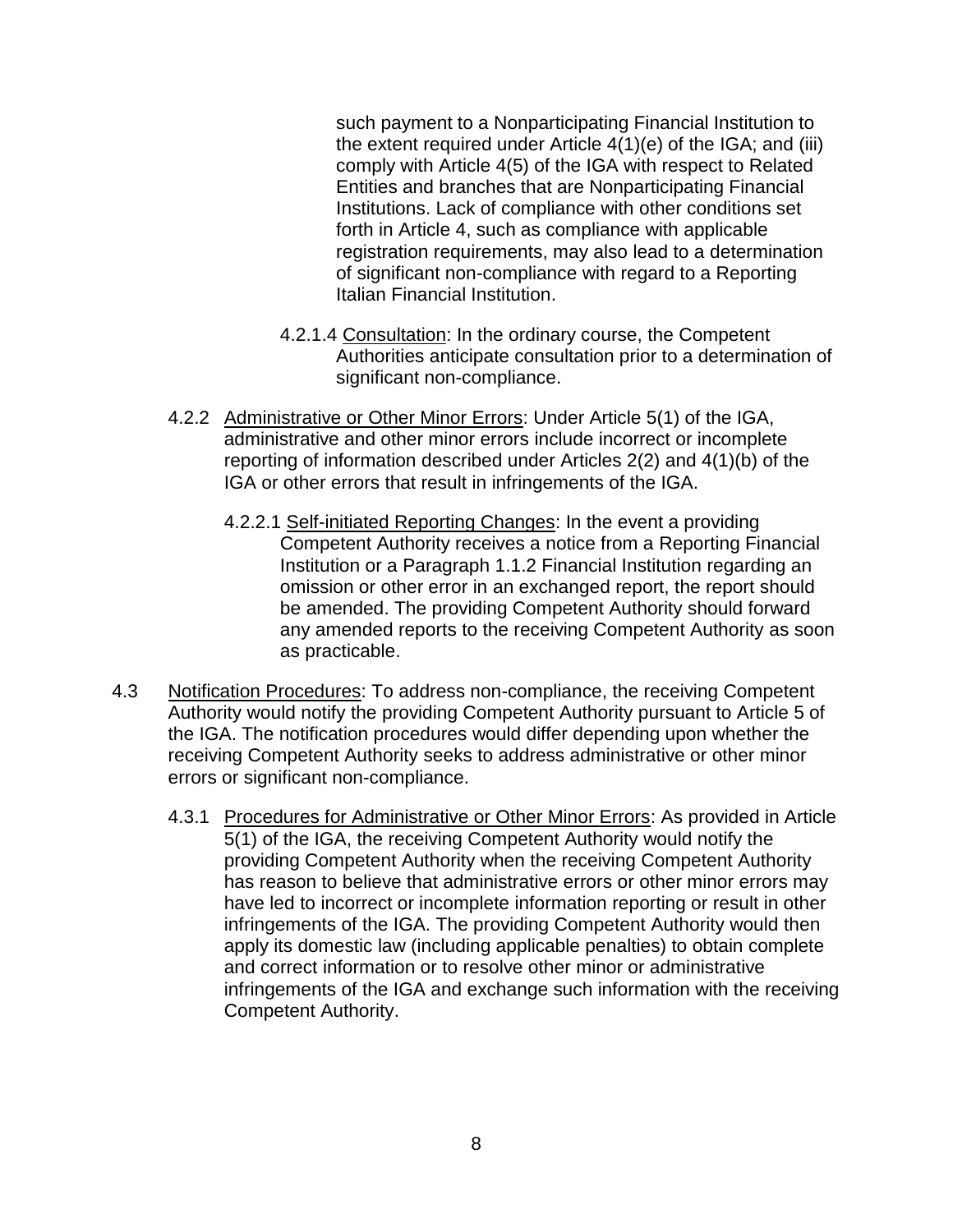### 4.3.2 Procedures for Significant Non-Compliance:

- 4.3.2.1 In General: Under Article 5(2) of the IGA, the receiving Competent Authority would notify the providing Competent Authority when the receiving Competent Authority has determined there is significant non-compliance with the obligations under the IGA with respect to a Reporting Financial Institution. After such notification of significant non-compliance from the receiving Competent Authority, the providing Competent Authority would apply its domestic laws (including applicable penalties) to address the significant noncompliance described in the notice. The Competent Authorities may consult on the steps needed to address such non-compliance. If the U.S. Competent Authority were to notify the Italian Competent Authority of a determination of significant non-compliance, the date on which notification was provided to, and received by, the Italian Competent Authority (per Paragraph 3.3.4) would constitute the beginning of the eighteen (18) month period set forth in Article 5(2)(b) of the IGA.
- 4.3.2.2 Notice to Reporting Italian Financial Institution: The Italian Competent Authority should notify the relevant Reporting Italian Financial Institution of the significant non-compliance determination, including the date the U.S. Competent Authority provided notice of such non-compliance to the Italian Competent Authority (per Paragraph 3.3.4). The notice should also indicate that if the significant non-compliance is not cured within eighteen (18) months after the date the U.S Competent Authority provided notice to the Italian Competent Authority, the relevant Reporting Italian Financial Institution may be treated as a Nonparticipating Financial Institution, its name may be removed from the IRS FFI list, and it may therefore be subject to 30-percent withholding under section 1471(a) of the U.S. Internal Revenue Code.

### 4.4 Transition Period for Remediation and Enforcement:

- 4.4.1 The Competent Authorities intend calendar years 2014 and 2015 to be a transition period for purposes of the enforcement and administration of any data collection, due diligence, information reporting, automatic information exchange, and withholding requirements described in the IGA. The Competent Authorities intend to take into account the good faith efforts of each other, Reporting Financial Institutions, and Paragraph 1.1.2 Financial Institutions toward compliance with any such requirements during this transition period when pursuing enforcement.
- 4.4.2 The transition period described in Paragraph 4.4.1 may be extended by mutual written decision of the Competent Authorities.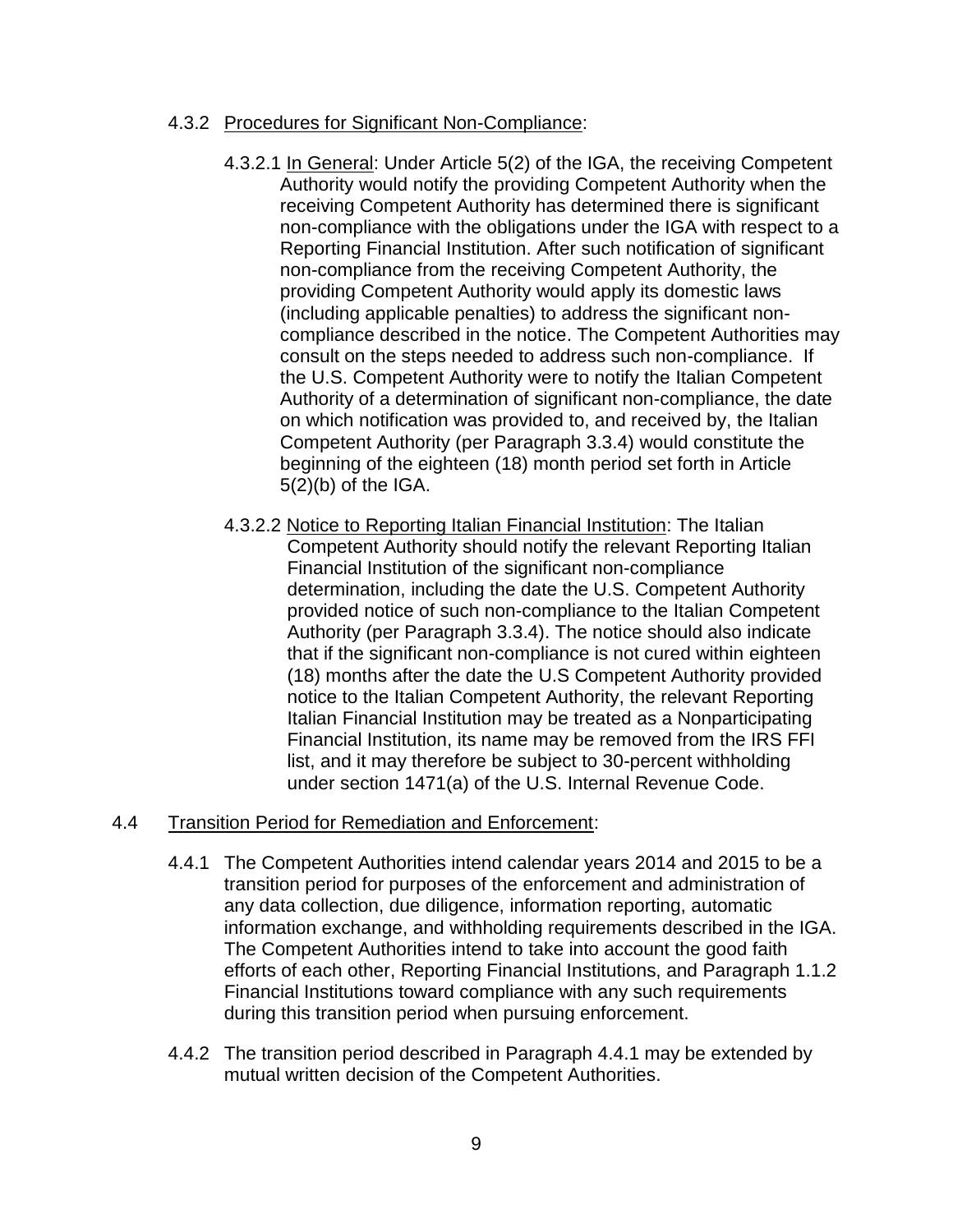## **Paragraph 5**

## **CONFIDENTIALITY AND DATA SAFEGUARDS**

- 5.1 Confidentiality and Use: In accordance with Article 3(7) of the IGA, all information exchanged pursuant to the IGA is subject to the confidentiality and other protections provided for in Article26 of the Convention (hereinafter "Confidentiality Protections"), including the provisions limiting the use of the information exchanged. The Competent Authorities intend to maintain appropriate safeguards and infrastructure ("Data Safeguards").
- 5.2 Transmission Risk and Responsibility: The Italian Competent Authority intends to maintain Confidentiality Protections regarding information transmitted by the U.S. Competent Authority via IDES from the time it successfully downloads such information from IDES. The U.S. Competent Authority intends to maintain Confidentiality Protections regarding information transmitted via IDES from the time information is successfully uploaded to IDES. Where the Italian Competent Authority elects to use IDES as an M1O2 data collection tool, the Italian Competent Authority intends to maintain Confidentiality Protections from the time information is successfully uploaded by a Reporting Italian Financial Institution or by or on behalf of a Paragraph 1.1.2 Financial Institution to IDES. *See* FATCA IDES User Guide (IRS Publication 5190).
- 5.3 Notification of Actual or Potential Breach of the Confidentiality and Safeguard Protections: A Competent Authority should notify the other Competent Authority promptly regarding any actual or potential breach of the Confidentiality Protections, or in the event that the Competent Authority no longer intends to maintain the Data Safeguards.

# **Paragraph 6**

## **COSTS**

6.1 Unless the Competent Authorities specify otherwise in writing, each Competent Authority intends to bear its own ordinary costs incurred in administering its domestic laws and providing assistance under this Arrangement. The Competent Authorities may consult with each other in advance of the incidence of extraordinary costs to consider whether, and if so how, to allocate such costs between the Competent Authorities.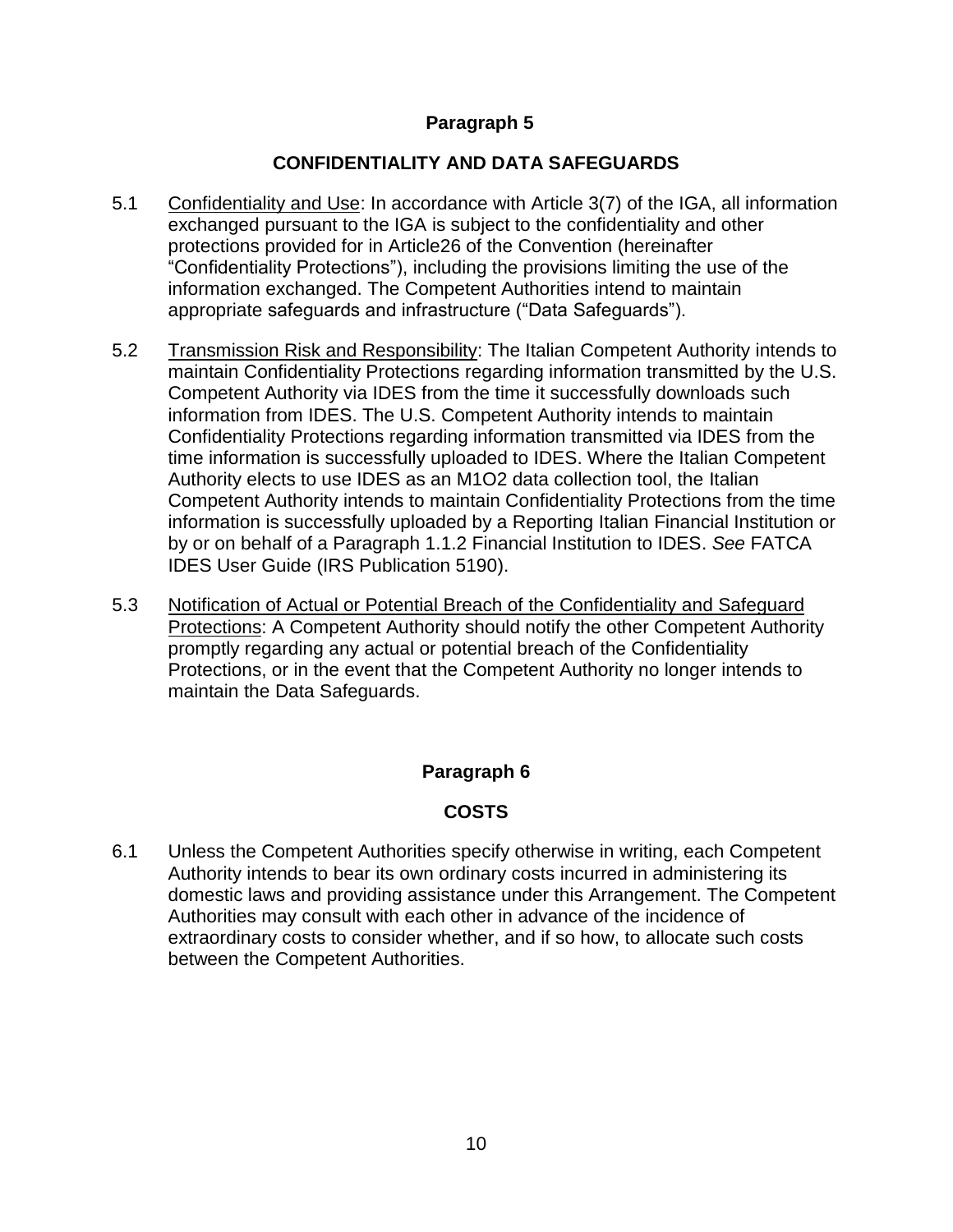### **Paragraph 7**

### **EFFECT, CONSULTATION AND MODIFICATION**

- 7.1 Operative Date: This Arrangement becomes operative on the later of (i) the date the IGA enters into force, or (ii) the date the Arrangement is signed by the U.S. and Italian Competent Authorities. Once the Arrangement is operative, its provisions apply to all information that is exchanged pursuant to the IGA, including information for calendar years that precede the operative date.
- 7.2 Consultation: Each Competent Authority may at any time request consultations on the implementation, interpretation, application, or modification of this Arrangement. Such consultation (through discussion or correspondence) should take place within a period of thirty (30) days from the date of receipt of such request, unless otherwise mutually decided. If the Competent Authority of a Contracting State believes the other Contracting State has failed to fulfill its obligations under the IGA, it may request immediate consultation to ensure fulfillment of the IGA.
- 7.3 Modification: This Arrangement may be modified at any time by mutual consent of the Competent Authorities, in writing.
- 7.4 Discontinuation: This Arrangement is intended to be discontinued automatically upon termination of the IGA. In the event of discontinuation, all information previously received under this Arrangement would remain subject to the Confidentiality Protections.